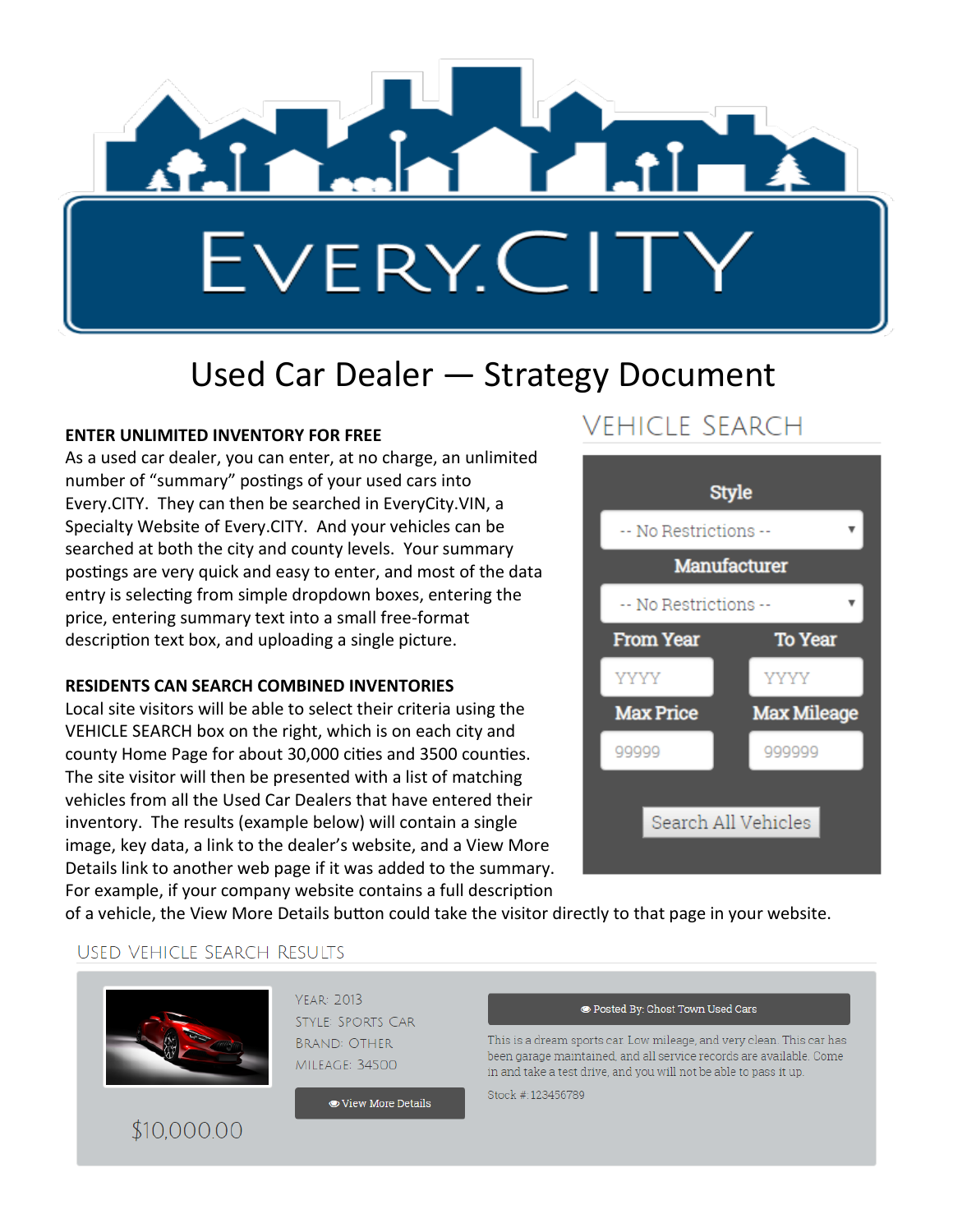#### **WHERE WILL THE WEBSITE TRAFFIC COME FROM?**

Every.CITY includes 20 Specialty Websites for each of about 30,000 cities and 3500 counties that individually cover healthcare, family, pets, tourism, vehicles, restaurants, real estate, yard sales, B2B, home services, and more, with information generated by and pertinent to each local community. When a Resident comes to the suite of Every.CITY websites, they will most likely look around and discover a very valuable resource in the 21 websites, and return on a regular basis. Free educational games like MathForPrizes are also included. And even if your community has not yet come onboard, someone from a neighboring city or county using Every.CITY may expand their search to your city or county and find you. Finally, approximately 30 percent of all ad revenue from Every.CITY and the Specialty Websites will be spent on social media and other media ads directed to the specific city or county where the ad was placed.

Additional benefits to adding your Used Car business into Every.CITY:

- 1. **DIRECTORY LISTING**  when you add your Used Car business to Every.CITY, and select Used Car Dealers as your Business Category, you will also be added to EveryCity.VIN. Your listing will include a link to your website, if you have one, a Google map, clickable phone link for mobile devices, and more. Also, if your local Chamber or other association participates in Every.CITY, your business listing will also include the association's logo if you are a member.
- 2. **DISPLAY YOUR NEWS ITEMS ON CITY AND COUNTY HOME PAGES** you can post your News Items, Specials, Events and Help Wanted ads, all for free. And your postings will be displayed on your city and county Home Pages of Every.CITY, as well as the Specialty Website, EveryCity.VIN. As part of those Home Page postings, your business name will be displayed, and will include a link to your website. This

opportunity enables you to keep your business name in front of your local Residents. Consequently, you should push yourself to do this on a regular basis. For example, a News Item could be about a new employee and their background, a new service you are offering, a new piece of equipment that will improve your services, etc. And if you don't have a current Special, create one for "next week." The worst that could happen is you get some more customer traffic and sales. Posting your Help Wanted Ads opens up additional paths to find and hire good employees. News Items remain active for 15 days, so you should add postings every two weeks to take advantage of this opportunity.

## NEWS ITEMS

9/17/2018 New Service My Business

**O** View All

- 3. **DISPLAY YOUR BUSINESS HOURS**  In addition to displaying your Business Hours, you will also have the ability to dynamically post "modified hours" whenever inclement weather or other circumstances occur.
- 4. **EXPAND YOUR EXPOSURE** if your business serves multiple cities or counties, or if you want your business listed in multiple Business Categories, you can add these for a very small monthly or yearly fee.
- 5. **RECEIVE AND RESPOND TO FREE LEADS —** Local Residents have the ability to submit "Quote Requests" indicating their desire for more information, or their interest in purchasing a used car. For example, a Resident could complete a form describing what type of a car they are looking for and submit it to all Used Car Dealers, and you would be able to compete for their business.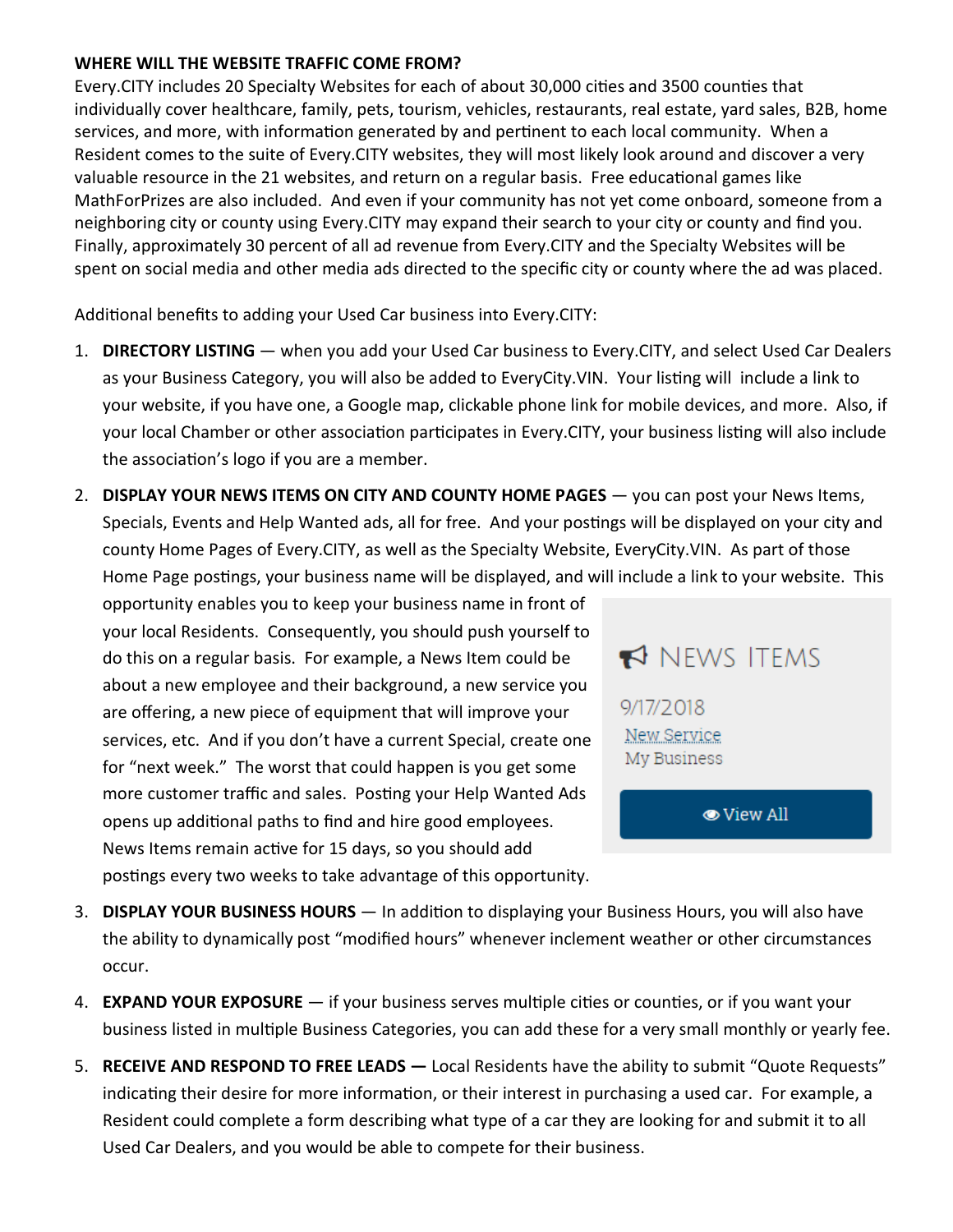6. **VERY LOW COST, FLEXIBLE, SELF-MANAGED ADVERTISING OPPORTUNITIES** — you can place advertising graphics on Business Category pages, or on the Home Pages for your city or county, either in Every.CITY, or in the 20 Specialty Websites. The advertising process is available to you on-line, 24/7. Also, you will

have the ability to change your graphic, as often as you like, as well as the website address that will be displayed when someone clicks on the graphic. Advertising fees on Home Pages are based on the number of current advertisers, with the first advertisers paying lower fees than the subsequent advertisers. Also, Home Page advertising rates are based on the city or county population "Tiers." Advertising fees can be paid by the month or by the year, and are \$9.95 per month for a Business Category Page, or start as low as \$100 per year for a Tier 1 Home Page ad. Your ad can be used to display your most

recent vehicle acquisition, with a link to a more complete description on your own website, or you could change the graphic to match the vehicle you are currently promoting.

7. **NEED A WEBSITE?** — if you do not have a website where residents can browse your inventory, you can get one from us for a one-time fee of \$100, plus \$10/ month hosting. Your \$100 website is specifically designed for a Used Car Dealer. When you enter your used car inventory, it will appear both in your own \$100 website as well as EveryCity.VIN. Also, your News Items, Specials, Events and Help Wanted Ads that are displayed on the Home Pages of your city and county in Every.CITY, and EveryCity.VIN, will also be displayed under your

Postings in your \$100 website. And it can be LIVE in less than 24 hours! You can see a demo of the \$100 website set up for a Used Car Dealer at www.100usedcarwebsite.com. Call us to get started.

8. **QUICK & EASY DATA ENTRY** — the really good news is the processes above are extremely quick and easy to complete. Once you join for free, and Sign In, there will be a growing list of tutorials and FAQS to help make it as easy as possible. But if you have any questions, we are here to help you. Some sample screens are shown below that show a screen for adding a News Item or part of the screen for posting your Business Hours.

| <b>NEWS ITEM</b>   |                                                                      | Wednesday                          | $9.00 - 5.00$                               |
|--------------------|----------------------------------------------------------------------|------------------------------------|---------------------------------------------|
| Date<br>Title      | 9/17/2018                                                            | Thursday                           | $9.00 - 5.00$                               |
| Description        |                                                                      | Friday                             | $9:00 - 5:00$                               |
|                    |                                                                      | Saturday                           | Closed                                      |
|                    | 1000 characters left                                                 | Display Business Hours 2           |                                             |
| Display Link       | $\qquad \qquad \boxdot$                                              | <b>Inclement Hours</b>             | Closed due to snow. Will reopen on Tuesday. |
| Link URL           | http://example.com                                                   | Display Inclement Hours <b>III</b> |                                             |
| Every.CITY         | $\boxtimes$ (Check this box if the News Item is a Public News Item.) | Submit                             |                                             |
| EveryCity.BUSINESS | □ (Check this box if the News Item is for Business2Business.)        |                                    |                                             |

9. **BUILD AND STRENGTHEN YOUR LOCAL COMMUNITY** — in today's world where local communities are threatened by national and world-wide businesses that are capturing the markets, it is very critical that we do everything we can to support the development and growth of local businesses and communities.